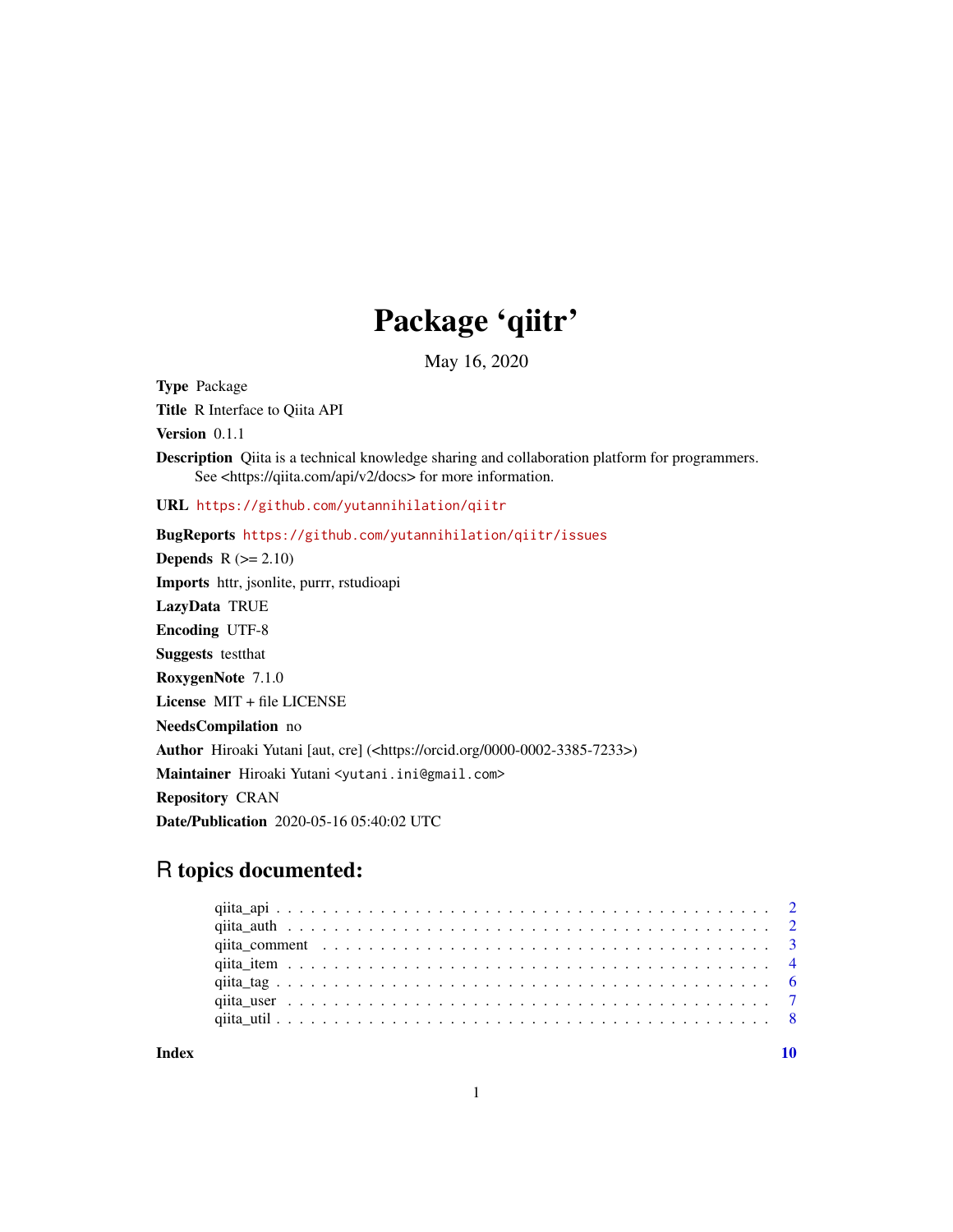<span id="page-1-0"></span>

An [httr](#page-0-0) Wrapper for Qiita API.

#### Usage

```
qiita_api(
  verb,
  path,
 payload = NULL,
  query = NULL,per\_page = 100L,
  page_{offset} = 0L,
 page_limit = 1L,
  .expect204 = FALSE
)
```
#### Arguments

| verb        | Method type (e.g. GET, POST, DELETE).                                   |
|-------------|-------------------------------------------------------------------------|
| path        | Path of API.                                                            |
| payload     | JSON payload.                                                           |
| query       | Query strings.                                                          |
| per_page    | Number of entries (e.g. items, tags, users) in one page.                |
| page_offset | Number of offset pages.                                                 |
| page_limit  | Max number of pages to retrieve.                                        |
| expect204.  | If TRUE, return TRUE for status code 204 and FALSE for status code 404. |
|             |                                                                         |

qiita\_auth *Authorization with Qiita*

#### Description

qiitr uses QIITA\_ACCESSTOKEN environmental variable for authoriation. You can issue a personal access token at <https://qiita.com/settings/applications>. To set the envvar permanently, write QIITA\_ACCESSTOKEN = (your access token) to a file and save it as .Renviron on current directory or the home directory (For more info, see [Startup\)](#page-0-0). To set the variable temporarily, use qiita\_set\_accesstoken.

#### Usage

qiita\_set\_accesstoken()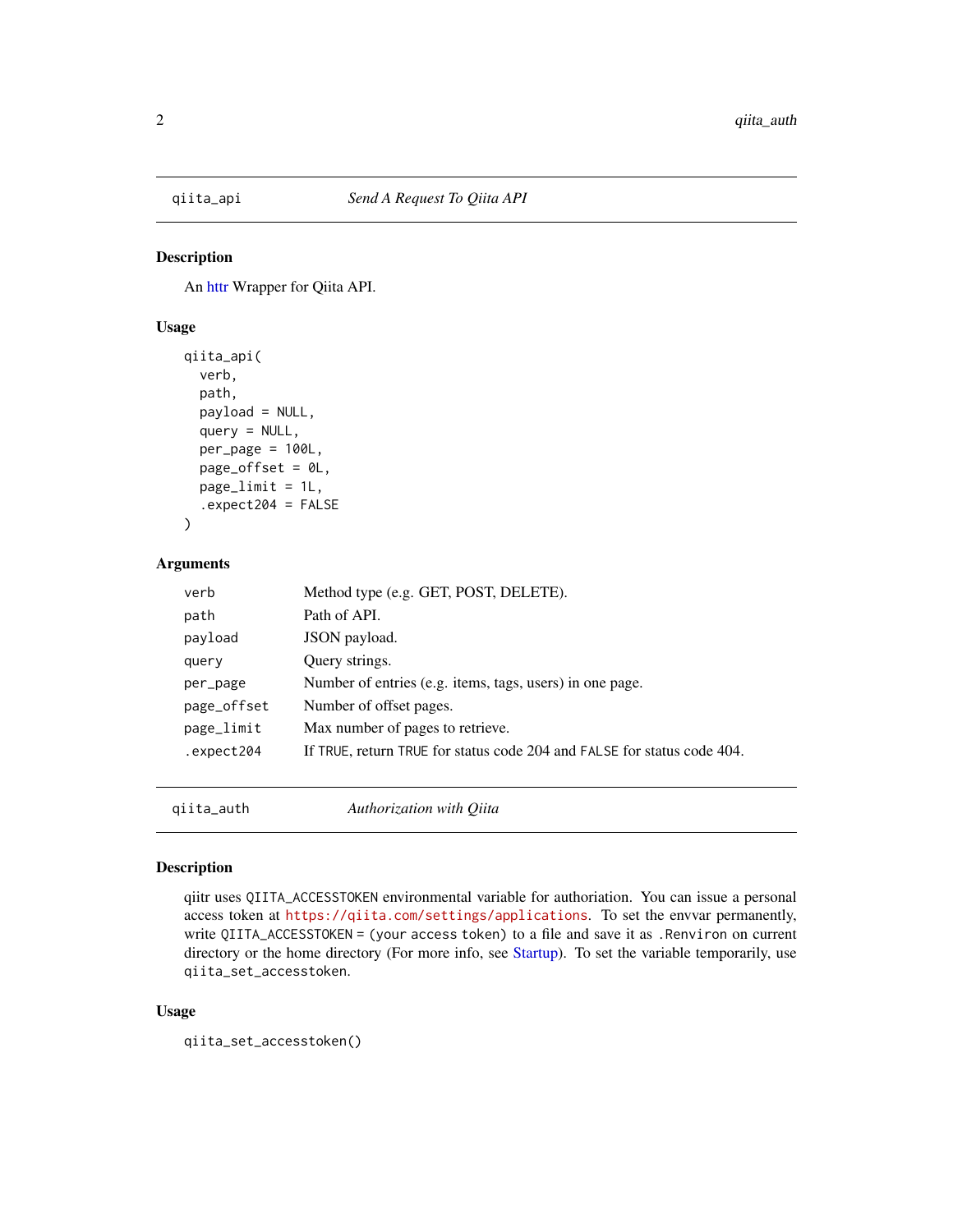<span id="page-2-0"></span>

Get, write, update or delete comments via Qiita API.

#### Usage

```
qiita_get_comments(
 comment_id = NULL,
  item_id = NULL,
 per\_page = 100L,
 page_offset = 0L,
 page_limit = 1L
)
qiita_delete_comment(comment_id)
qiita_update_comment(comment_id, body)
qiita_post_comment(item_id, body)
```
#### Arguments

| comment_id  | Comment ID.                      |
|-------------|----------------------------------|
| item_id     | Item (article) ID.               |
| per_page    | Number of items per one page.    |
| page_offset | Number of offset pages.          |
| page_limit  | Max number of pages to retrieve. |
| body        | body of the item                 |

#### Examples

```
## Not run:
# get a comment by id
qiita_get_comments(comment_id = "1fdbb164e19d79e10203")
# get comments by item id
qiita_get_comments(item_id = "b4130186e1e095719dcb")
```

```
# post a comment to some item
qiita_post_comment(item_id = "123456789", body = "Thank you!!!")
```
## End(Not run)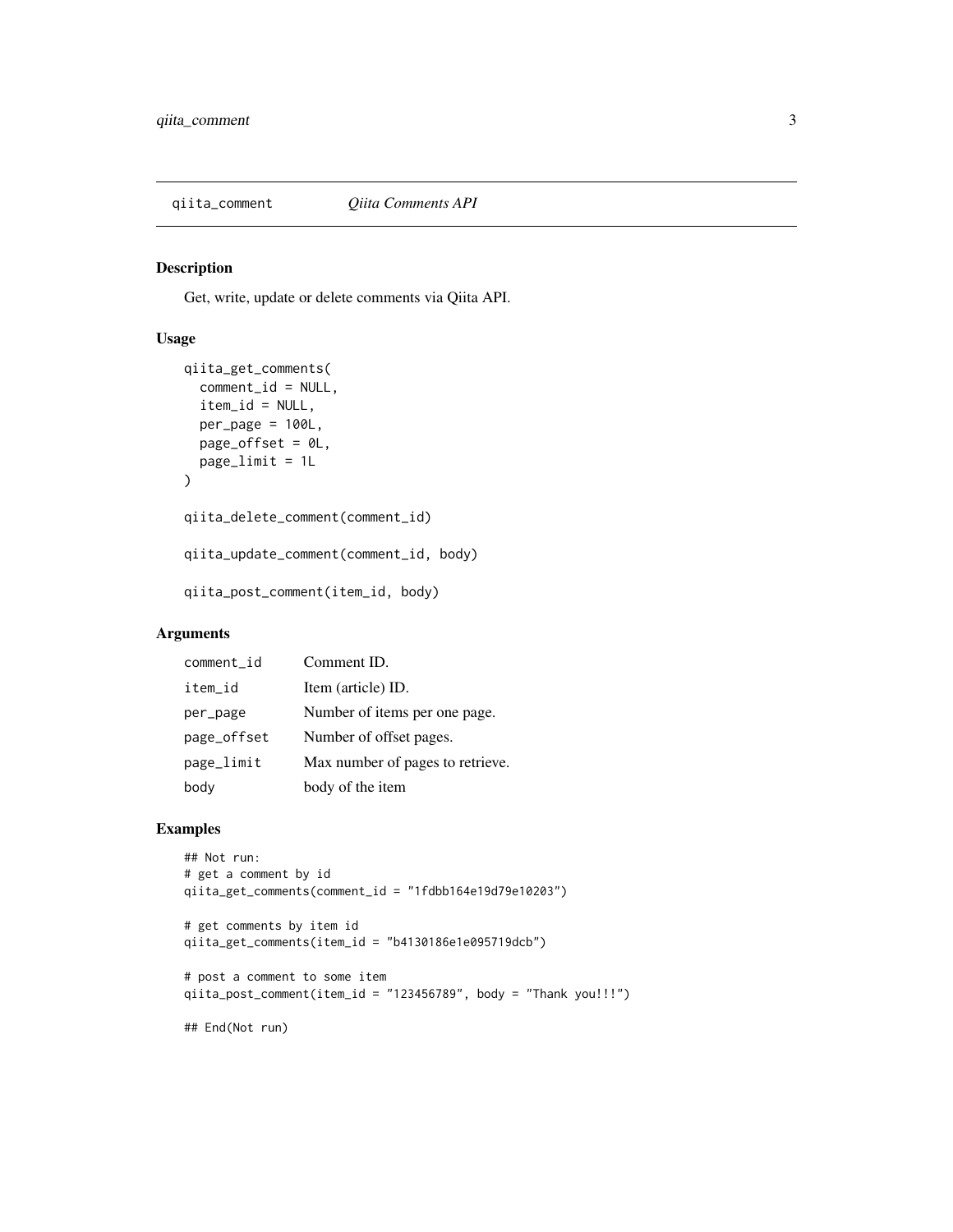<span id="page-3-0"></span>

Get, post, delete, stock or unstock articles via Qiita API.

#### Usage

```
qiita_get_items(
  item_id = NULL,
  tag_id = NULL,user_id = NULL,query = NULL,
  per\_page = 100L,
 page_offset = 0L,
 page_limit = 1L
)
qiita_post_item(
  title,
  body,
  tags = qiita_util_tag("R"),
  coediting = FALSE,
 private = TRUE,
 gist = FALSE,
  tweet = FALSE)
qiita_delete_item(item_id)
qiita_update_item(
  item_id,
  title,
 body,
  tags = list(qiita_util_tag("R")),
  private = TRUE
)
qiita_stock_item(item_id)
qiita_unstock_item(item_id)
qiita_is_stocked_item(item_id)
qiita_get_stocks(user_id, per_page = 100L, page_offset = 0L, page_limit = 1L)
```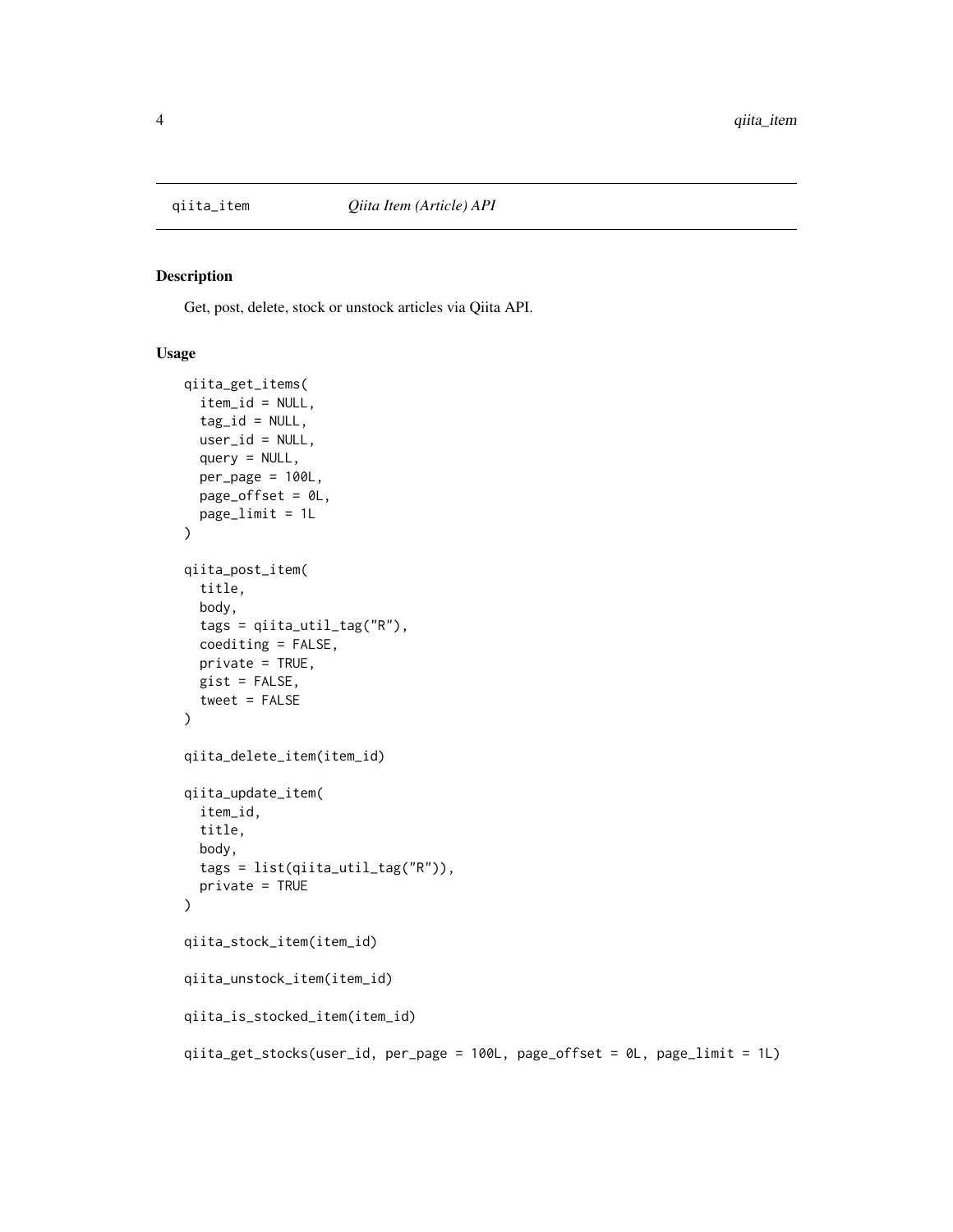#### qiita\_item 5

#### Arguments

| item_id     | Item (Article) ID.                                  |
|-------------|-----------------------------------------------------|
| tag_id      | Tag IDs (e.g. $"R"$ ).                              |
| user_id     | User ID (e.g. "yutannihilation").                   |
| query       | Query string (e.g. "dplyr user: yutannihlation").   |
| per_page    | Number of items per one page.                       |
| page_offset | Number of offset pages.                             |
| page_limit  | Max number of pages to retrieve.                    |
| title       | Title.                                              |
| body        | Content body.                                       |
| tags        | Tags. Use qiita_util_tag to generate tag objects.   |
| coediting   | If TRUE, the post will be editable by team members. |
| private     | If TRUE, the post will be private.                  |
| gist        | If TRUE, post the code to Gist.                     |
| tweet       | If TRUE, notify on Twitter.                         |

#### Examples

```
## Not run:
# get items by item ID
qiita_get_items(item_id = "7a78d897810446dd6a3b")
# get items by tag ID
qiita_get_items(tag_id = c("dplyr", "tidyr"), per_pages = 10L, page_limit = 1L)
# get items by user ID
qiita_get_items(user_id = "yutannihilation")
# Post an item. Note that the post is private by default.
# You should manually check if the post is valid before make it public.
item <- qiita_post_item(title = "test", body = "This is an example.")
# update the post
qiita_update_item(item$id, title = "test", body = "**This is a strong example!**")
# delete the post
qiita_delete_item(item$id)
## End(Not run)
```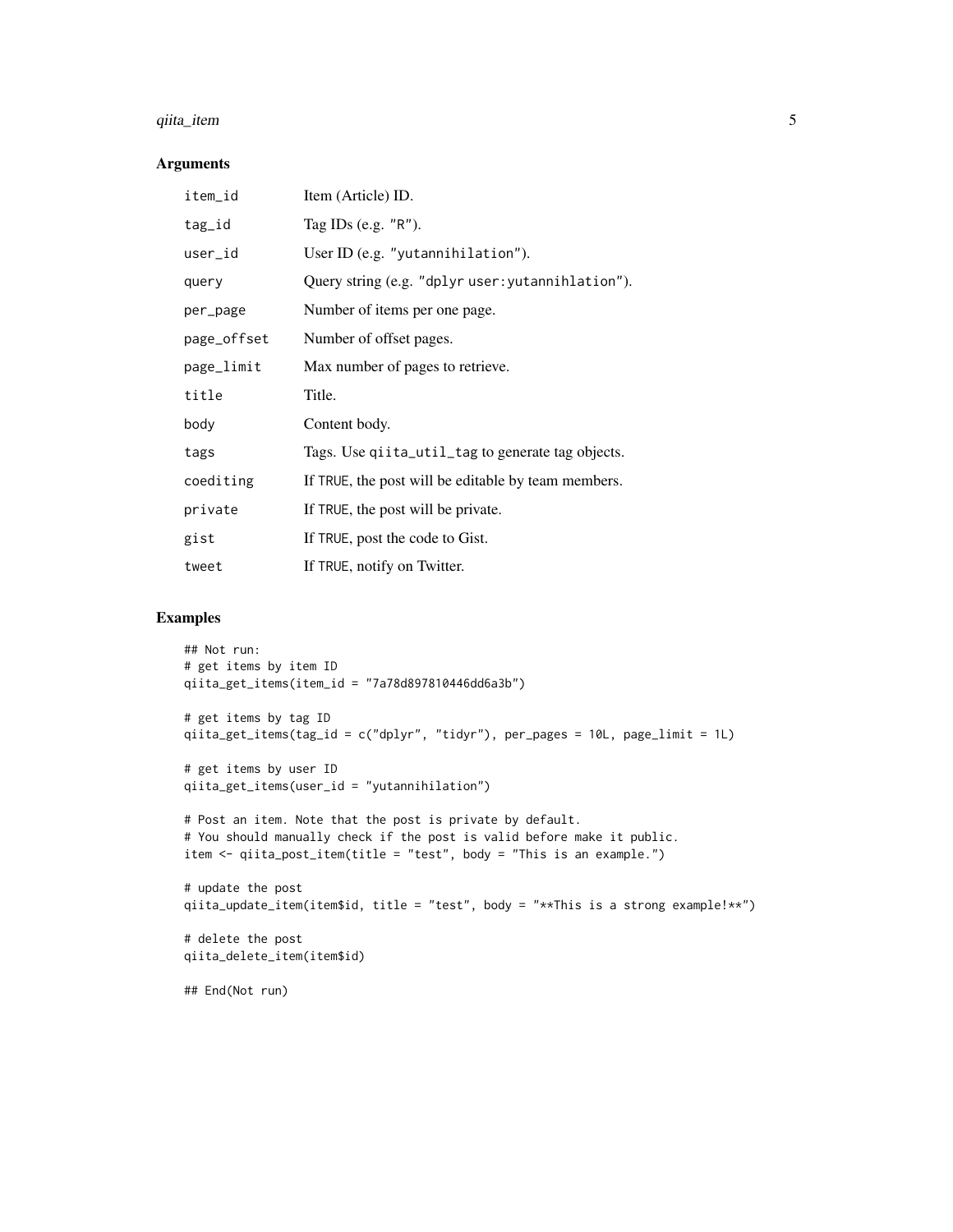<span id="page-5-0"></span>

Get, follow or unfollow tags via Qiita API.

#### Usage

```
qiita_get_tags(
  tag_id = NULL,user_id = NULL,per_page = 100L,
 page_offset = 0L,
 page_limit = 1L
\mathcal{L}qiita_follow_tag(tag_id)
qiita_unfollow_tag(tag_id)
qiita_is_following_tag(tag_id)
```
#### Arguments

| tag_id      | Tag ID (e.g. $"R"$ , $"dplyr"$ ). |
|-------------|-----------------------------------|
| user_id     | User ID (e.g. "yutannihilation"). |
| per_page    | Number of items per one page.     |
| page_offset | Page offset.                      |
| page_limit  | Max number of pages to aquire.    |

#### Examples

```
## Not run:
# get a tag by Tag IDs
qiita_get_tags(tag_id = "R")
# get tags by user ID
qiita_get_tags(user_id = "yutannihilation")
# follow a tag
qiita_follow_tag("RStudio")
# unfollow a tag
qiita_unfollow_tag("RStudio")
## End(Not run)
```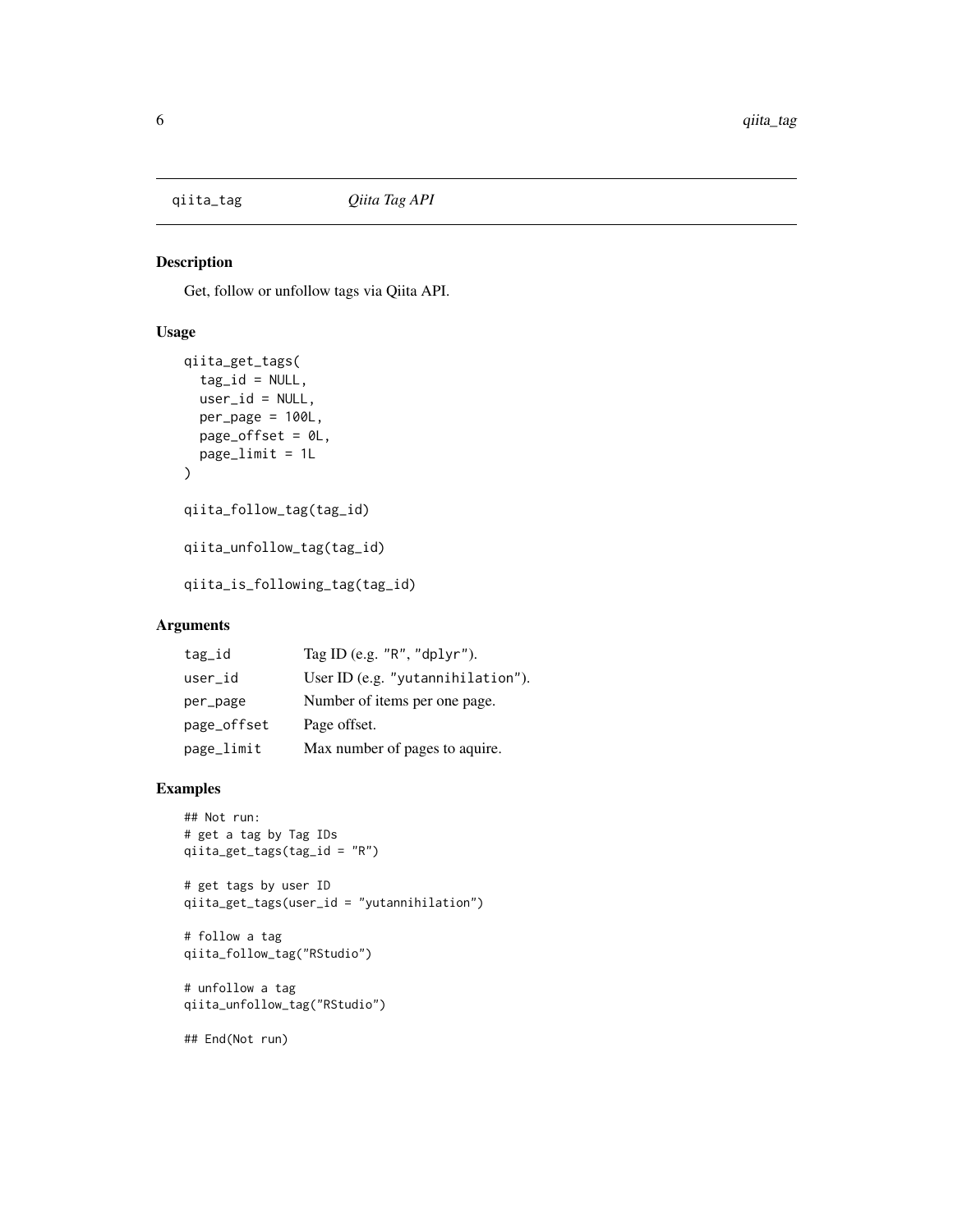<span id="page-6-0"></span>

Get, follow or unfollow users via Qiita API.

#### Usage

```
qiita_get_stockers(item_id, per_page = 100L, page_offset = 0L, page_limit = 1L)
qiita_get_users(user_id)
qiita_get_followees(
 user_id,
 per\_page = 100L,
 page_offset = 0L,
 page_limit = 1L
\lambdaqiita_get_followers(
 user_id,
 per_page = 100L,
 page_offset = 0L,page_limit = 1L
\mathcal{L}qiita_follow_user(user_id)
qiita_unfollow_user(user_id)
qiita_is_following_user(user_id)
qiita_get_authenticated_user()
```
#### Arguments

| item_id     | Item (article) ID.                |
|-------------|-----------------------------------|
| per_page    | Number of items per one page.     |
| page_offset | Number of offset pages.           |
| page_limit  | Max number of pages to retrieve.  |
| user_id     | User ID (e.g. "yutannihilation"). |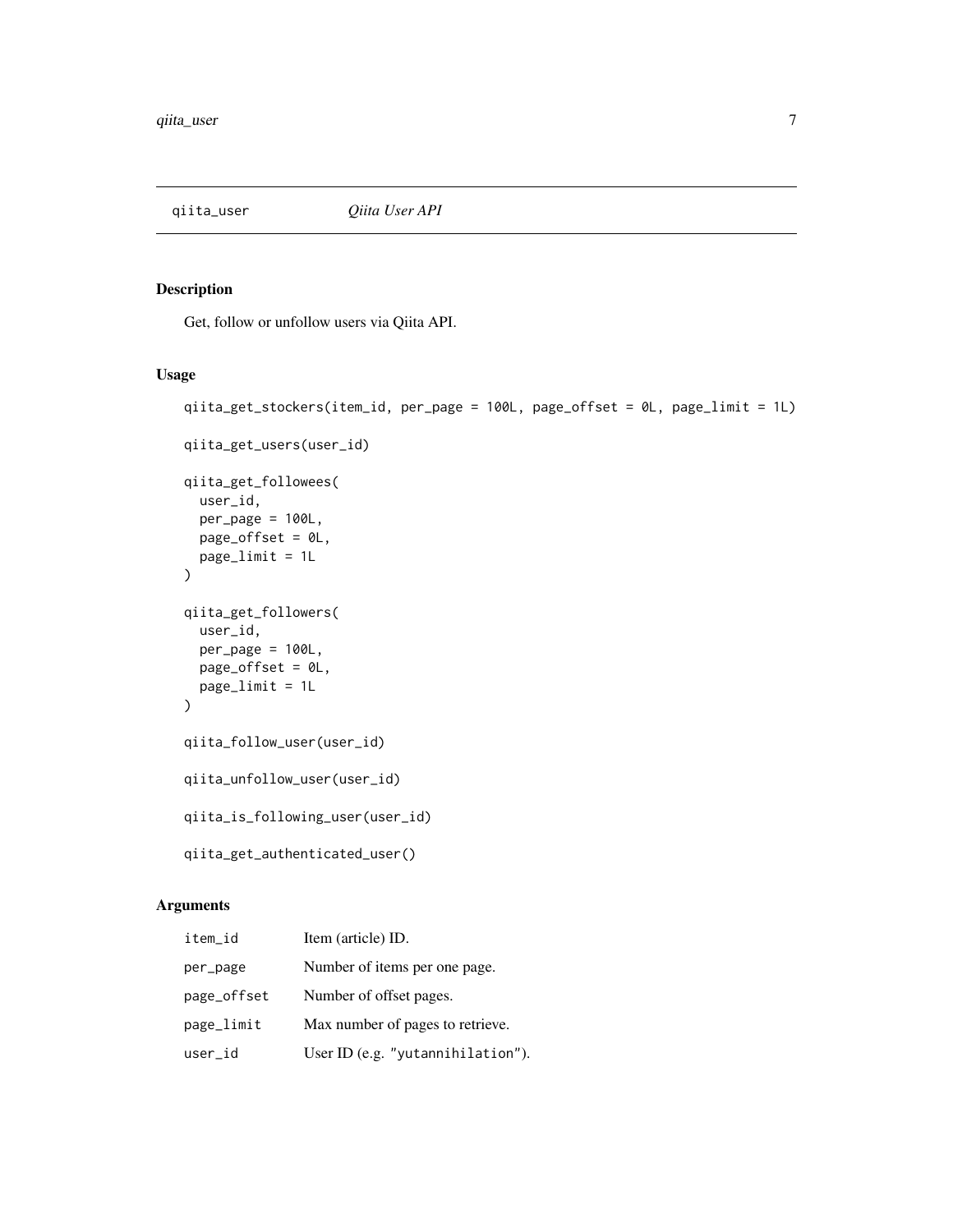#### Examples

```
## Not run:
# get a user by id
qiita_get_users("yutannihilation")
# follow a user
qiita_follow_user("user1")
# unfollow a user
qiita_unfollow_user("user1")
# get the current user
qiita_get_authenticated_user()
## End(Not run)
```
#### qiita\_util *Generate Payload And Tag For Qiita API*

#### Description

Generate Payload And Tag For Qiita API

#### Usage

```
qiita_util_tag(name, versions = NULL)
qiita_util_payload(
 body = NULL,title = NULL,
  tags = NULL,private = NULL,
 coediting = NULL,
  gist = NULL,tweet = NULL\lambda
```
#### Arguments

| name     | Tag name                                          |
|----------|---------------------------------------------------|
| versions | Versions (e.g. $3.1, >3.2$ ).                     |
| body     | Content body.                                     |
| title    | Title.                                            |
| tags     | Tags. Use quita_util_tag to generate tag objects. |
| private  | If TRUE, the post will be private.                |

<span id="page-7-0"></span>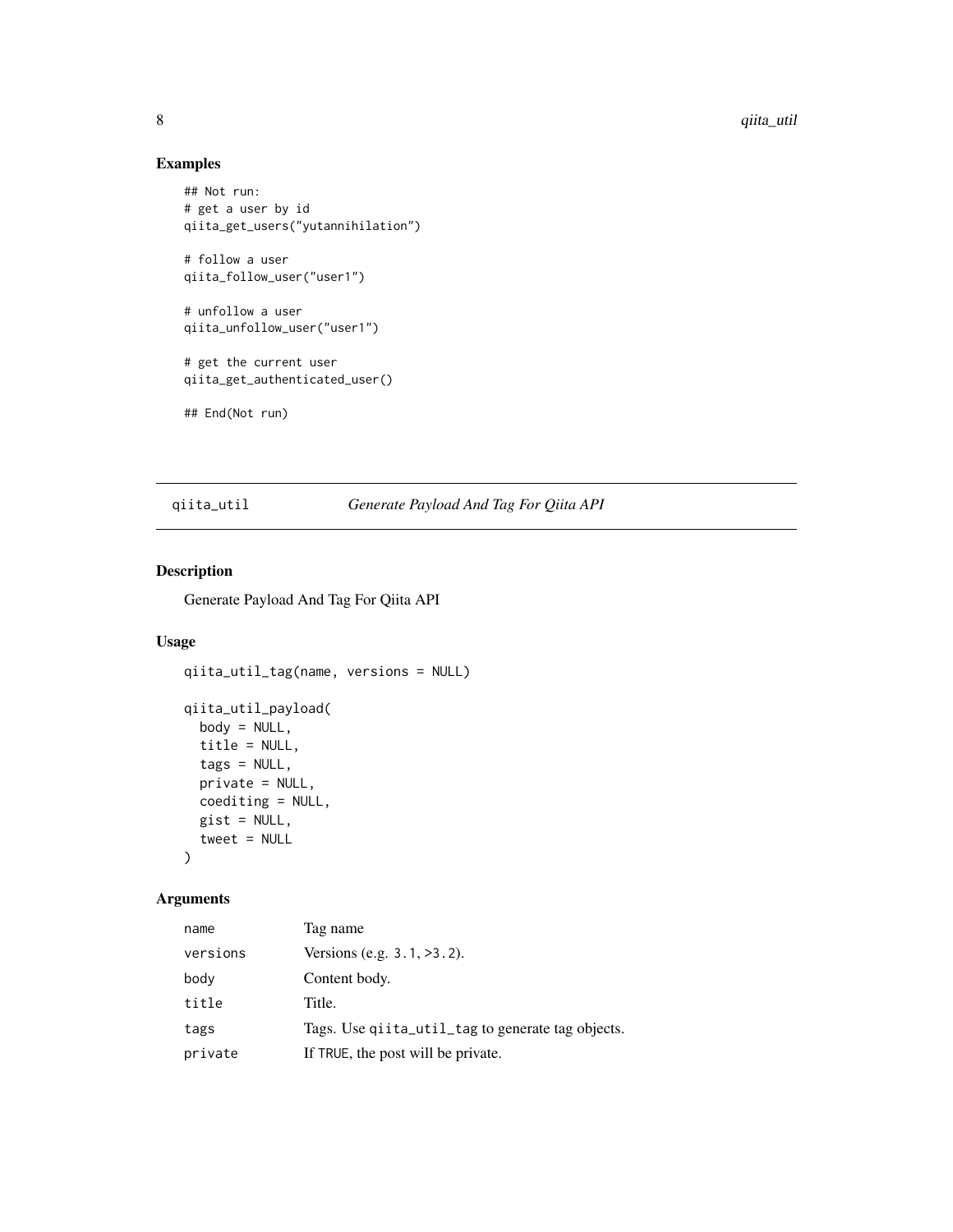#### qiita\_util 9

| coediting | If TRUE, the post will be editable by team members. |
|-----------|-----------------------------------------------------|
| gist      | If TRUE, post the code to Gist.                     |
| tweet     | If TRUE, notify on Twitter.                         |

#### Examples

```
qiita_util_tag(name = "R", versions = ">3.1")
qiita_util_payload(body = "foo",
                  title = "test",
                  tags = list(
                    qiita_util_tag(name = "R", versions = ">3.1"),
                    qiita_util_tag(name = "dplyr")
                  ),
                  private = TRUE)
```